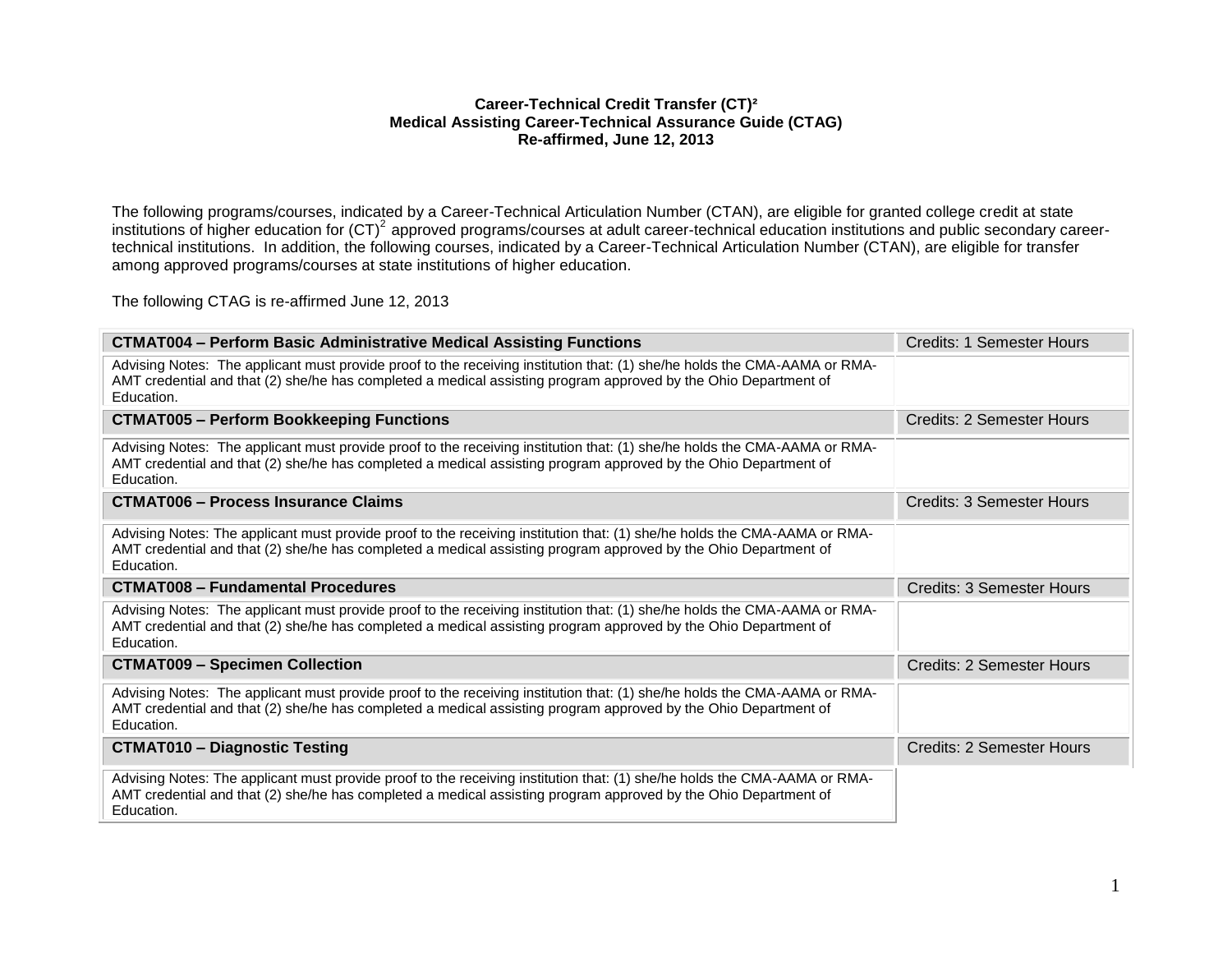| <b>CTMAT011- Patient Care</b>                                                                                                                                                                                                                              | <b>Credits: 5 Semester Hours</b> |
|------------------------------------------------------------------------------------------------------------------------------------------------------------------------------------------------------------------------------------------------------------|----------------------------------|
| Advising Notes: The applicant must provide proof to the receiving institution that: (1) she/he holds the CMA-AAMA or RMA-<br>AMT credential and that (2) she/he has completed a medical assisting program approved by the Ohio Department of<br>Education. |                                  |

Each CTAN identifies the learning outcomes that are equivalent or common in introductory technical courses. In order for students to be able to receive credit under these agreements, the career-technical programs and the state institutions of higher education must document that their course/program content matches the learning outcomes in the CTANs. In accordance with Ohio Revised Code 3333.162, industry standards and certifications provide documentation of student learning. Recognized industry standards are expectations established by business, industry, state agencies, or professional associations. These standards define training program curricular requirements, establish certification or licensure criteria, and often serve as the basis for program accreditation.

### **Requirements and Credit Conditions:**

- 1. The receiving institution must have a comparable program, major, or courses that have been approved through submission to the Ohio Board of Regents  $(CT)^2$  approval process for the CTANs listed in this document.
- 2. Credits apply to courses in the specified technical area at Ohio's public institutions of higher education, provided that the institution offers courses in the specific technical area. In the absence of an equivalent course, and when the institution offers the technical program, the receiving institution will guarantee to grant and apply an equivalent credit value of the Career-Technical Articulation Number (CTAN) toward the technical requirements of the specific degree/certificate program.
- 3. The applicant must provide proof to the receiving institution that she/he completed a course or program that has been approved through the  $(CT)^2$  approval process and that she/he holds the appropriate credential or has passed the end-of-program assessment.
- 4. A career-technical student seeking credit under the terms of this CTAG must apply and be accepted to the college within three years of completing a career-technical education program/course or within the currency of the industry certificate or license.
- 5. A career-technical student who meets all eligibility criteria will receive the credit hour value for the comparable course(s) as offered at the receiving state institution of higher education.
- 6. The admission requirements of individual institutions and/or programs are unaffected by the implementation of (CT)² outcomes.
- 7. The transfer of credit through this CTAG will not exempt a student from the residency requirements at the receiving institution.

## **CTMAT004: Perform Basic Administrative Medical Assisting Functions:**

**General Course Descpription:** This course provides the introduction to the basic administrative medical assisting functions.

**Credits:** 1 Semester hour

## **Learning Outcomes:**

All outcomes are essential

- 1. Schedule and management appointments
- 2. Schedule inpatient and outpatient admissions and procedures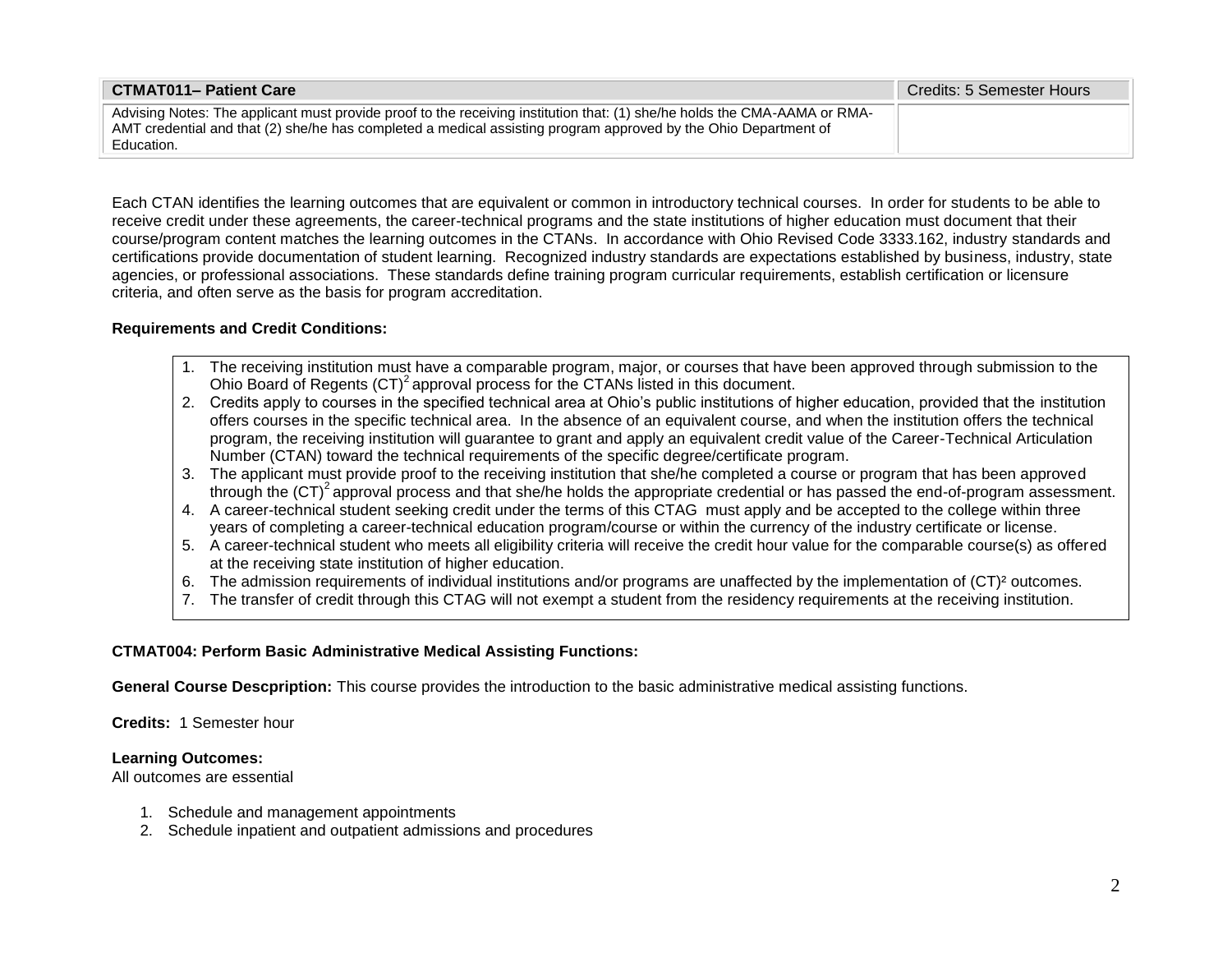- 3. Organize patient's medical records.
- 4. File medical records.

### **CTMAT005: Perform Bookkeeping Functions:**

**General Course Description:** This course provides the basics for bookkeeping functions as it relates to the medical assistant.

**Credits:** 2 Semester hours

### **Learning Outcomes:**

85% of outcomes must be taught

- 1. Prepare a bank deposit
- 2. Post entries on a day sheet
- 3. Manage accounts receivable
- 4. Perform billing and collection procedures
- 5. Post adjustments
- 6. Process a credit balance
- 7. Process refunds
- 8. Post a non-sufficient funds check
- 9. Post collection agency payments

### **CTMAT006: Process Insurance Claims:**

## **General Course Description:**

This course addresses the insurance process as it relates to the medical assistant.

### **Credit Hours:** 3 Semester hours

### **Learning Outcomes:**

85% of outcomes must be taught

- 1. Apply managed care policies and procedures
- 2. Apply third-party guidelines
- 3. Perform procedural coding
- 4. Perform diagnostic coding
- 5. Apply guidelines of documentation and processing to ensure federal, state and third party insurance reimbursement
- 6. Complete insurance claim forms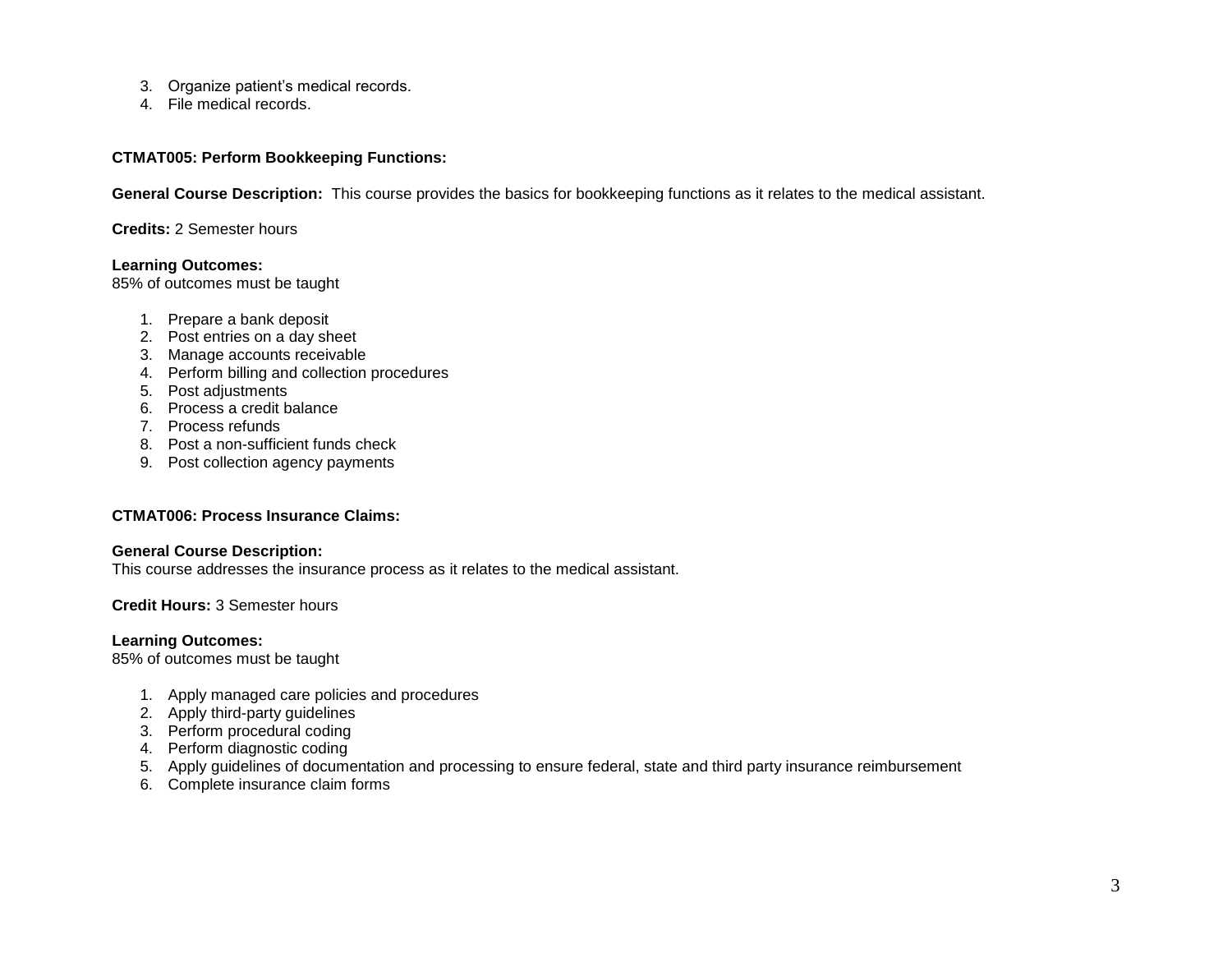## **CTMAT008: Fundamental Procedures:**

**General Course Description:** This course will cover the fundamental clinical procedures as they relate to the medical assistant.

**Credit Hours:** 3 Semester Hours

### **Learning Outcomes**

85% of outcomes must be taught

- 1. Apply principles of aseptic technique and infection control.
- 2. Perform sterilization procedures
- 3. Dispose of biohazard materials according to federal regulations and guidelines.
- 4. Practice standard precautions
- 5. Maintain health care provider CPR certification and first aid training
- 6. Respond to emergency situations under the direction of a physician and in accordance with physician approved protocol.

### **CTMAT009:** Speciment Collection:

**General Course Description:** This course will address the techniques of specimen collection as they relate to the medical assistant.

**Credit Hours:** 2 Semester Hours

### **Learning Outcomes**

85% of outcomes must be taught.

- 1. Collect, transport and process patient specimens
- 2. Perform venipuncture
- 3. Perform capillary puncture
- 4. Obtain specimens for microbiological testing
- 5. Instruct patients in the collection of random, routine, clean-catch, mid-stream urine specimens
- 6. Instruct patients in the collection of fecal specimens

## **CTMAT010:** Diagnostic Testing:

**General Course Description:** This course will address the techniques of diagnostic testing as they relate to the medical assistant.

**Credit Hours:** 2 Semester hours

### **Learning Outcomes**

85% of outcomes must be taught